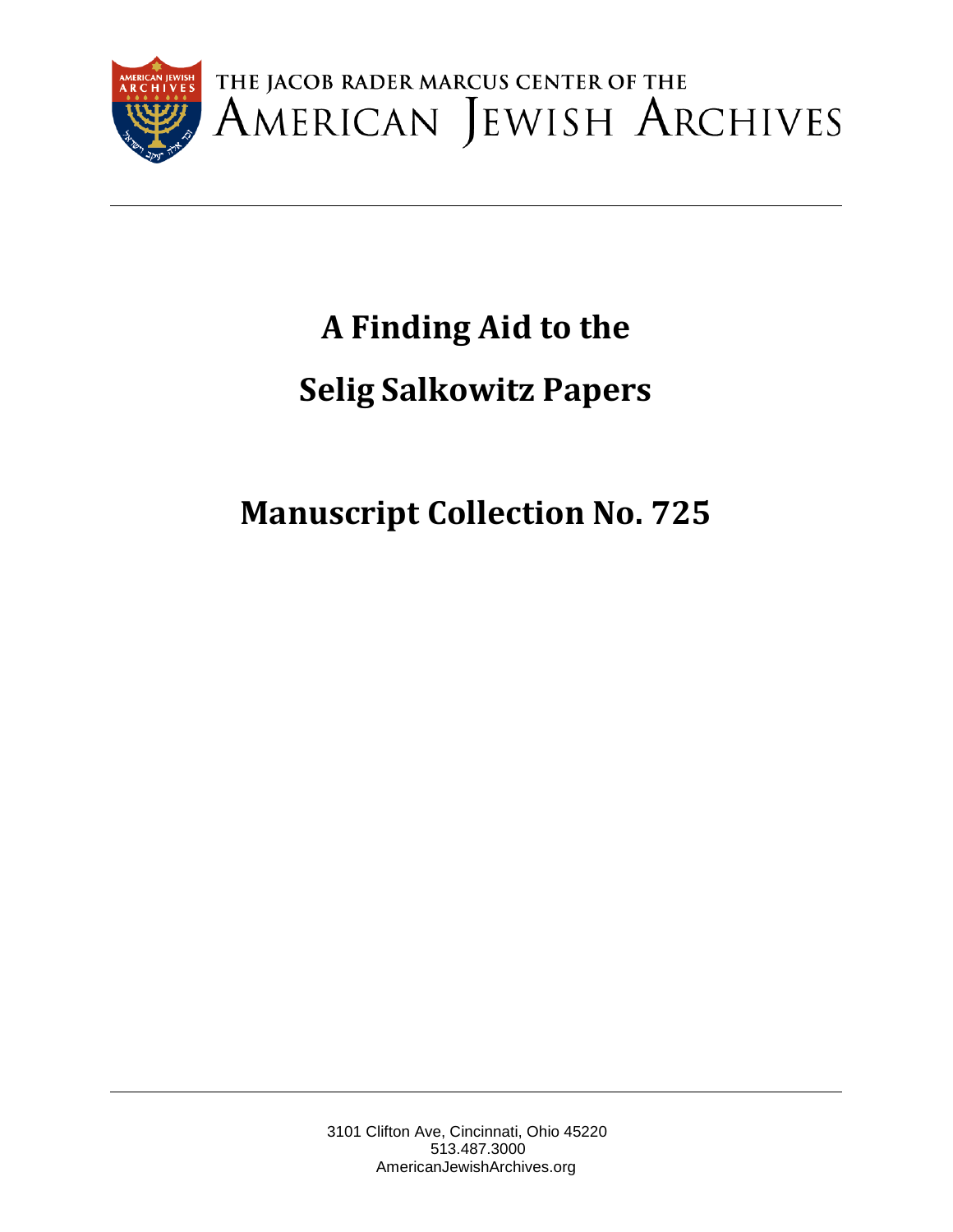#### Collection Summary

| Title                                   | Selig Salkowitz Papers                                        |
|-----------------------------------------|---------------------------------------------------------------|
| <b>Dates</b>                            | 1963-2000                                                     |
| <b>Collection Number</b>                | MS-725                                                        |
| <b>Repository</b>                       | The Jacob Rader Marcus Center of the American Jewish Archives |
| <b>Creator</b>                          | Salkowitz, Selig, b. 1929                                     |
| <b>Extent</b>                           | 2.4 linear feet (6 Hollinger boxes)                           |
| <b>Language of the Material English</b> |                                                               |

#### Administrative Information

Biographical Sketch Selig Salkowitz was born in Brooklyn, New York, in 1929. He received his undergraduate degree from the University of Cincinnati in 1950. He attended Hebrew Union College where he received a Bachelor of Hebrew Letters degree in 1952 and a Master of Hebrew Letters degree in 1954. Salkowitz later earned a Doctorate of Divinity at the New York Theological Seminary in 1970. In addition, he did independent study at the Oxford Center for Postgraduate Hebrew Studies, and obtained a Certificate in Pastoral Counseling from the Post Graduate Center for Mental Health in New York City.

> Rabbi Salkowitz served as a Navy chaplain from 1954-1974, doing active duty in the Mariana Islands from 1954-1956, and reserve duty in the U.S. from 1956-1974. He also served on the Central Conference of American Rabbis' Chaplaincy Committee as well as on the National Jewish Welfare Board's Commission on Jewish Chaplaincy.

> Salkowitz's other committee work for the CCAR included chairing the important Committee on Homosexuality in the Rabbinate (1986-1990) and co-chairing the Committee on Human Sexuality (1993-2000). Both of these committees explored questions of the place of gays and lesbians in the Reform movement, debating both inclusion in the rabbinate and whether to officiate and recognize marriages between same-sex couples. At the recommendation of the Committee on Homosexuality in the Rabbinate, the CCAR adopted a resolution in 1990 allowing openly gay and lesbian rabbis in the Reform rabbinate. In 2000, the CCAR adopted a resolution in support of rabbis who chose to officiate at same-sex ceremonies.

> During his career as a pulpit rabbi, Dr. Salkowitz served Temple Beth El in Providence, Rhode Island (1956-1958), Temple Avoda, Fair Lawn, New Jersey (1958-1988) and Union Temple of Brooklyn, New York (1988-1992). He was also interim rabbi at Temple Israel of Stockton, California (1992-1993).

Scope and Content Consists of minutes, correspondence, reports, nearprint, and working papers associated Salkowitz's service on committees of the Central Conference of American Rabbis (CCAR) including the Committee on the Chaplaincy, the Committee on Homosexuality in the Rabbinate, and the Committee on Human Sexuality.

Arrangement This collection is arranged in four (4) series: A. CCAR Committee on the Chaplaincy; B. CCAR Committee on Homosexuality in the Rabbinate; C. CCAR Committee on Human Sexuality; D. Miscellaneous.

Access Restrictions This collection is restricted. Access requires the permission of the Executive Director of the American Jewish Archives.

Preferred Citation Footnotes and bibliographic references should refer to the Selig Salkowitz Papers and the American Jewish Archives. A suggestion for at least the first citation is as follows:

> [Description], [Date], Selig Salkowitz Papers, MS-725, Box [#], Folder [#]. American Jewish Archives, Cincinnati, Ohio.

Provenance Received from Selig Salkowitz, Fair Lawn, N.J., 2001.

Processing Information Processed by Dorothy Smith, 2006 and 2008. Additional processing by Kevin Proffitt, 2013.

#### Index Terms

Subjects Adoption / Family violence / Homosexuality -- Religious aspects -- Judaism / Military chaplains /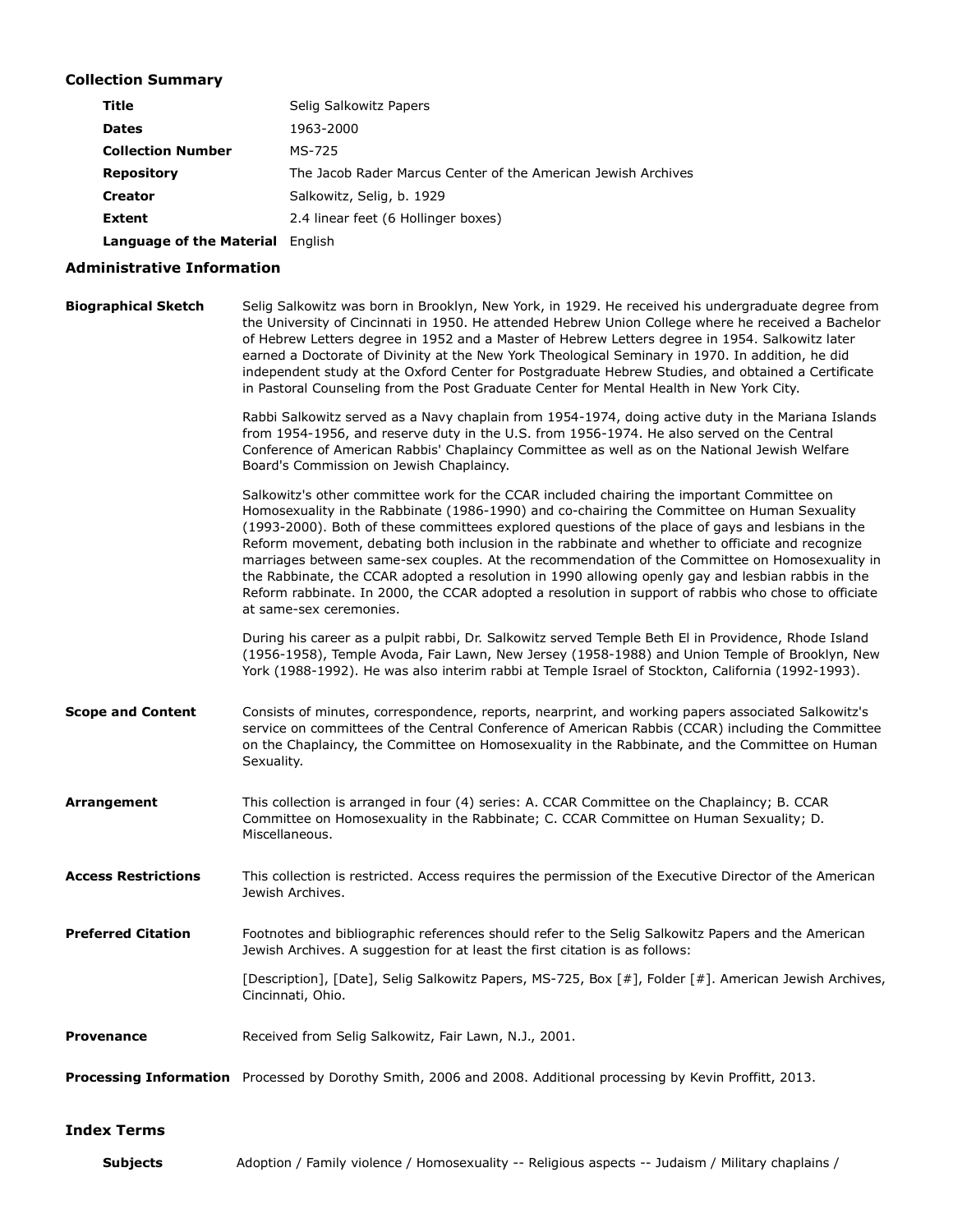|       | Population -- Statistics / Rape / Vietnam War, 1961-1975 / Women's rights                                                                                                          |
|-------|------------------------------------------------------------------------------------------------------------------------------------------------------------------------------------|
|       | <b>Corporate Names</b> Central Conference of American Rabbis. Committee on Homosexuality in the Rabbinate / Central<br>Conference of American Rabbis. Committee on Human Sexuality |
| Media | Minutes                                                                                                                                                                            |

#### Series A. CCAR Committee on the Chaplaincy, 1963-1975

Extent 0.8 linear feet (2 Hollinger boxes)

Scope and Content Note Includes materials documenting Rabbi Salkowitz's service in the Navy as a Jewish chaplain from 1963-1974. Records include general correspondence, correspondence with chaplains, reports, minutes of the CCAR Chaplaincy Committee, minutes of the National Jewish Welfare Board's Commission on Jewish Chaplaincy, surveys, and working papers. Salkowitz was involved with recruitment of Jewish chaplains during the Vietnam War. These records reflect some of the struggles and conflicts experienced by the Reform rabbinate during that time.

#### Box and Folder Listing

Box 1. Folder 1. Correspondence, reports, minutes, 1963-1967 Box 1. Folder 2. Correspondence, reports, minutes, 1968-1969 Box 1. Folder 3. Correspondence, reports, minutes, 1970 Box 1. Folder 4. Correspondence, reports, minutes, 1971 Box 1. Folder 5. Correspondence, reports, minutes, 1972-1973 Box 2. Folder 1. Correspondence, reports, minutes, 1974-1975 Box 2. Folder 2. Responses to CCAR Chaplaincy Committee surveys, 1971 Box 2. Folder 3. Chaplaincy Commission of the Rabbinical Association of Bergen County (N.J.), 1966-1975 Box 2. Folder 4. Liaison Committee, 1966-1967, 1975 Box 2. Folder 5. Correspondence with chaplains, 1971-1972 Box 2. Folder 6. Youdovin, Ira S., 1970-1971 Box 2. Folder 7. Lay Leadership Committee, 1972-1976 Box 2. Folder 8. Chaplaincy reports, 1970-1972 Box 2. Folder 9. Recruitment, 1969-1973

#### Series B. CCAR Committee on Homosexuality in the Rabbinate, 1977-1990

**Extent** 0.8 linear feet (2 Hollinger boxes)

Scope and Content Note Includes meeting minutes, extensive correspondence and emails, surveys, nearprint, journal articles, newsclippings, and working papers. The committee, formerly called the Ad Hoc Committee on Homosexuality, was chaired by Rabbi Salkowitz and was charged with studying, gathering background information, and presenting recommendations on the question of ordaining openly gay and lesbian rabbis in the Reform movement.

#### Box and Folder Listing

Box 3. Folder 1. Conference Responsum Committee on Homosexuality correspondence, 1977-1979

Box 3. Folder 2. CCAR Committee on Homosexuality correspondence and responsa, 1978

Box 3. Folder 3. Ad Hoc Committee on Homosexuality correspondence, 1986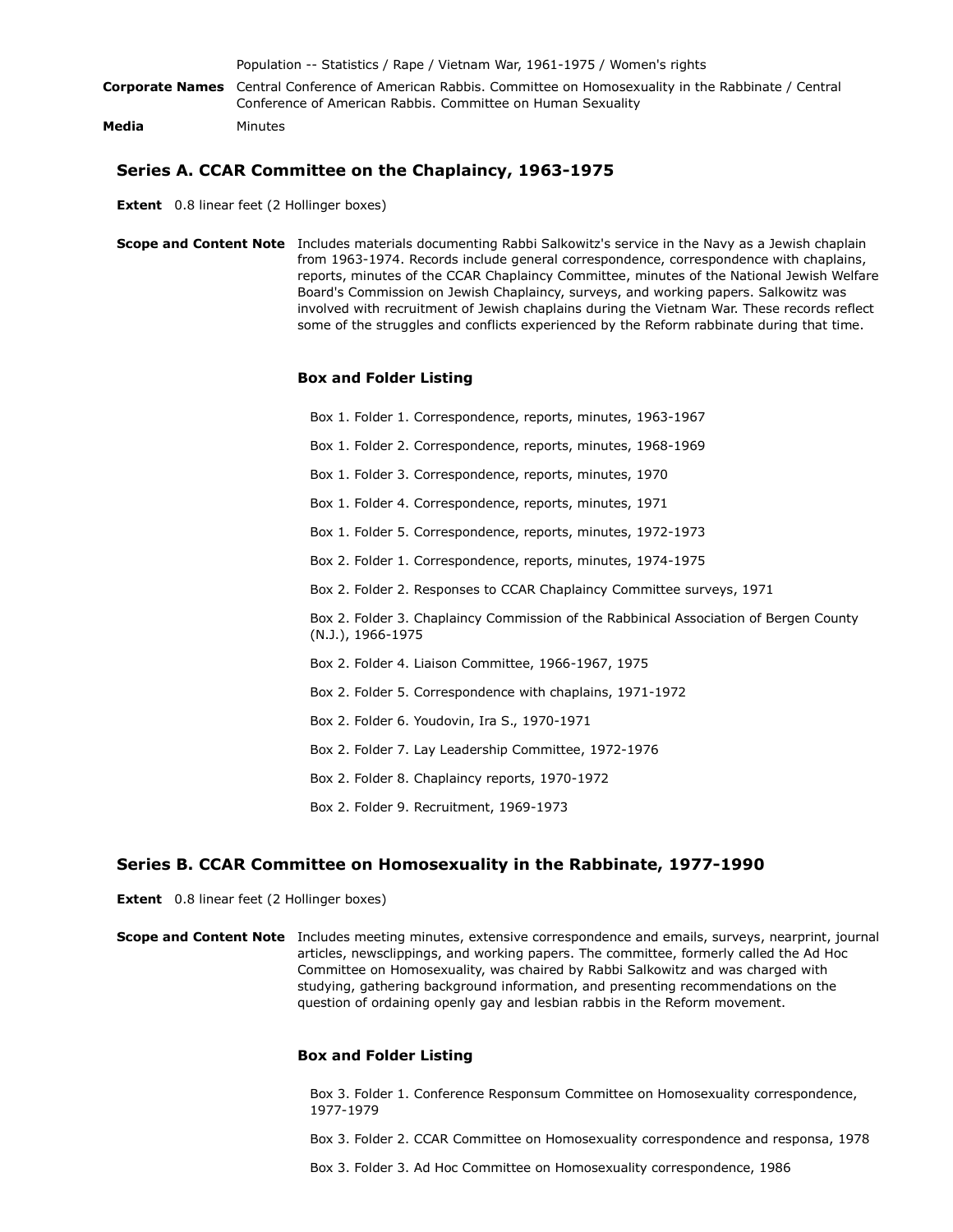Box 3. Folder 4. Ad Hoc Committee on Homosexuality minutes, 1987-1989 Box 3. Folder 5. Correspondence, reports, minutes, 1987 January-April Box 3. Folder 6. Correspondence, reports, minutes, 1987 May-December Box 3. Folder 7. Correspondence, reports, minutes, 1988 Box 4. Folder 1. Correspondence, reports, minutes, 1989 January-June Box 4. Folder 2. Correspondence, reports, minutes, 1989 July-December Box 4. Folder 3. Correspondence, reports, minutes, 1990 January-May Box 4. Folder 4. Correspondence, reports, minutes, 1990 June-December Box 4. Folder 5. Correspondence, reports, minutes, undated Box 4. Folder 6. Final report, 1990 Box 4. Folder 7. Judaism and Homosexuality nearprint, 1987 Box 4. Folder 8. CCAR resolution on Homosexuality in the Rabbinate newsclippings, 1990

#### Series C. CCAR Committee on Human Sexuality, 1977-2000

Extent 0.6 linear feet (1.5 Hollinger boxes)

Scope and Content Note Records from this committee reflect work on the question of sanctioning same-sex unions in the Reform movement. Included are minutes, correspondence, survey responses, and nearprint. Also included is a small amount of material from Rabbi Salkowitz's earlier work with the Committee on Family Life and the Sub-Committee on Jewish Sexual Values.

#### Box and Folder Listing

Box 5. Folder 1. Committee on Family Life, 1977-1983 Box 5. Folder 2. Sub-Committee on Jewish Sexual Values, 1978-1982 Box 5. Folder 3. Committee on Human Sexuality, 1993-1995 Box 5. Folder 4. Committee on Human Sexuality, 1996-1997 Box 5. Folder 5. Committee on Human Sexuality, 1998-1999 Box 5. Folder 6. Committee on Human Sexuality, 2000 Box 5. Folder 7. CCAR Conference on Judaism and Sexual Values pre-conference correspondence, 1981 Box 5. Folder 8. CCAR Conference on Judaism and Sexual Values correspondence, 1981-1982 Box 6. Folder 1. CCAR Conference on Judaism and Sexual Values papers, 1981 November Box 6. Folder 2. Breakout session responses, 1996 Box 6. Folder 3. Sexuality questionnaire and correspondence, 1979-1980

#### Series D. Miscellaneous, 1979-1993

**Extent** 0.2 linear feet (0.5 Hollinger box)

Scope and Content Note Consists of files on adoption, Jewish population growth, and issues of domestic violence and sexual assault.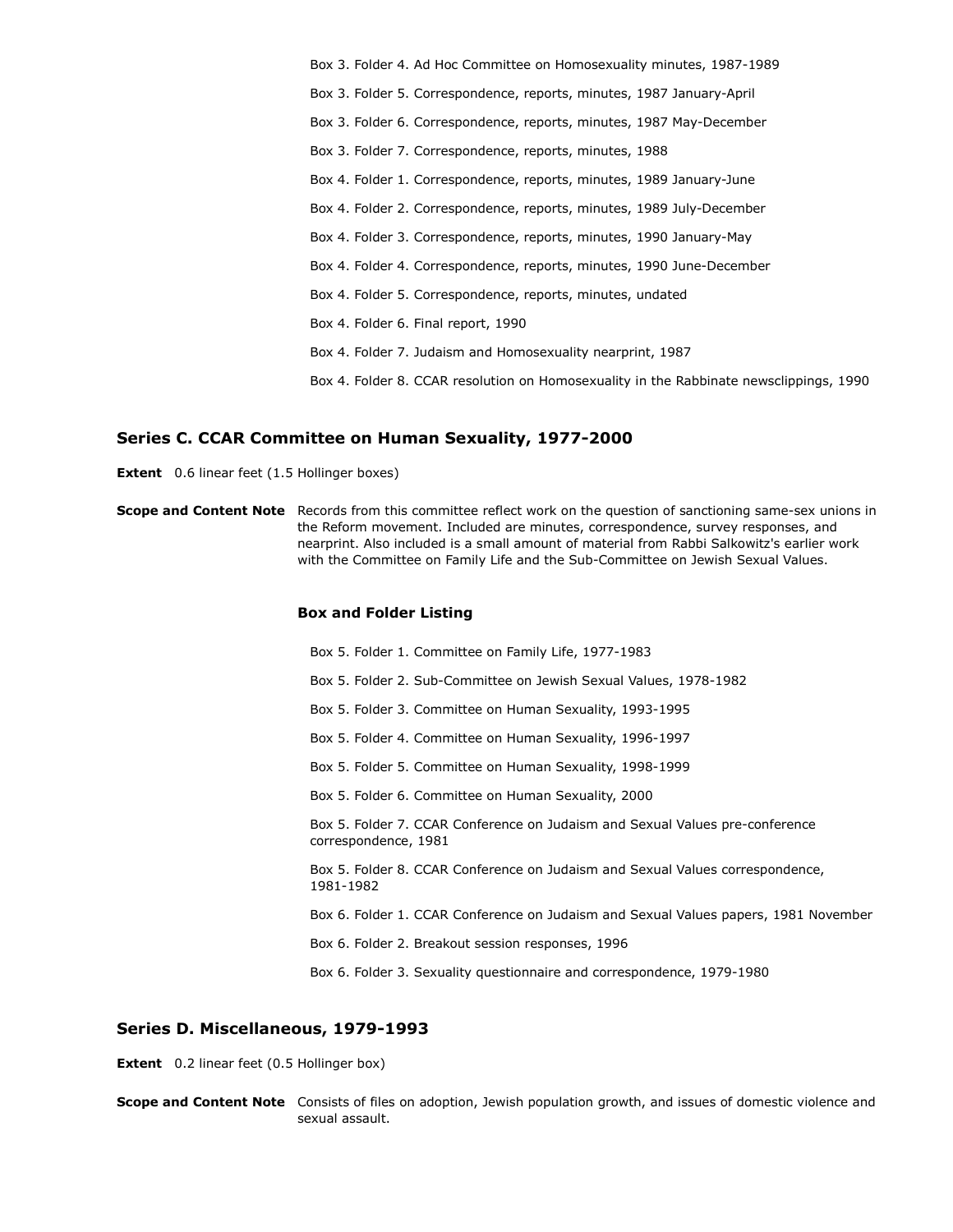#### Box and Folder Listing

Box 6. Folder 4. A Rabbi's Guide to Adoption [includes correspondence], 1979

Box 6. Folder 5. National Conference on Jewish Population Growth correspondence and minutes, 1983

Box 6. Folder 6. In-Service training. Sexual assault, domestic violence, and forgiveness correspondence and clippings, 1992

Box 6. Folder 7. National Coalition Against Domestic Violence. Jewish Women's Domestic Violence information packet, 1993